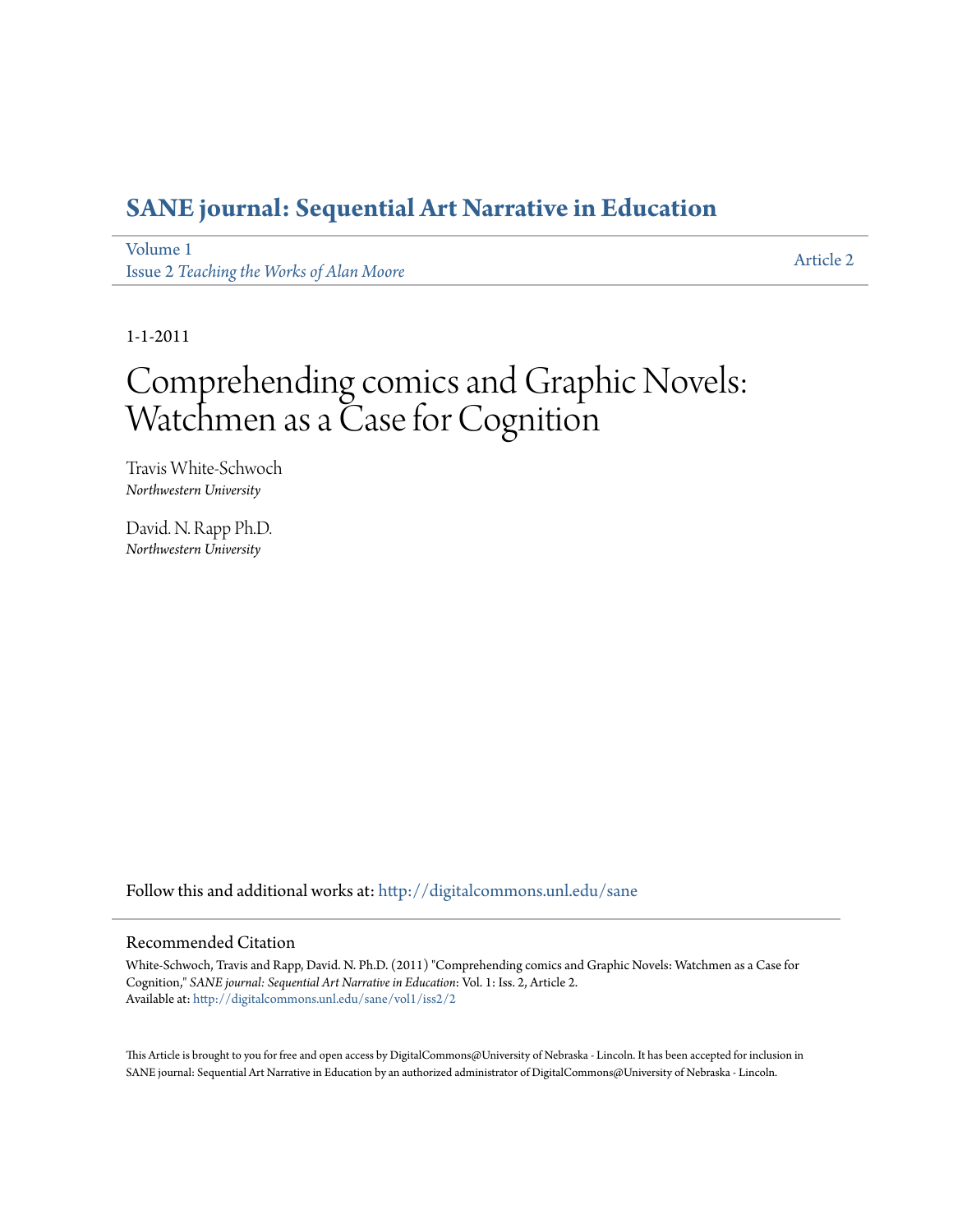

### **Comprehending Comics and Graphic Novels:** *Watchmen* **as a Case for Cognition**

By Travis White-Schwoch and David N. Rapp Northwestern University

Reading *Watchmen*: A cognitive perspective

In the opening sequence of *Watchmen*, by Alan Moore and Dave Gibbons (1986-1987), a disheveled man wanders the streets of New York, carrying a sign warning of the end of the world. He steps through puddles on the sidewalk, while a blood-stained smiley face pin lies in the street. Through panel narration we are introduced to Rorschach's journal, and although we do not yet know it, we see Rorschach himself. The mystery of who murdered the Comedian begins, and over the course of the comic book's twelve issues we become familiar with dozens of characters through flashbacks, text sequences, action scenes, setting shifts, and text supplements. The characters and events that are depicted in the maxi-series are so carefully crafted, memorable, and multi-layered that many readers and critics consider *Watchmen* to be the greatest comic story ever written. As evidence of this respect, it is often described as one of the bestselling graphic novels of all time<sup>1</sup>.

 One thing that makes *Watchmen* so compelling is that it can be read on a number of levels—as a traditional comic book story, as a murder mystery, as allegory of the comics industry, as political polemic, as alternate history, as a thesis on what the world might be like if superheroes actually existed, and as an ode to tropes and icons of the comics medium. For all of these reasons *Watchmen* offers a fine example of the comic book form, providing characters and narratives that can be enjoyed over and over again. Moreover, its complexity lends the book to critical analysis, and, for the purposes of the current essay, provides a wealth of examples, techniques, and characters idiomatic to the comic book form.

But when people read *Watchmen*, perusing or even studying the comic panels, what are *they* doing? We are not referring here to any sort of metaphysical question or to queries about motivation or engagement, although these certainly are interesting issues; rather, what cognitive processes and textual features guide readers' attempts at comprehending the story?

The approach we offer in this essay in considering how people experience and comprehend *Watchmen* relies on insights from cognitive psychology. Cognitive psychology is a

 $\overline{a}$ 

<sup>&</sup>lt;sup>1</sup> Of course, *Watchmen* was not initially published as a graphic novel, but rather as twelve serialized comic books. It has since been published continuously in a single collected volume, and in this trade paperback form is sometimes referred to as a graphic novel. Because Moore and Gibbons wrote it as a singly unified, complex story, it can easily be considered as such. The topics to which we relate *Watchmen* in this essay, however, can be readily applied to comics in all of their forms, including but not limited to comic strips, comic books, webcomics, and graphic novels.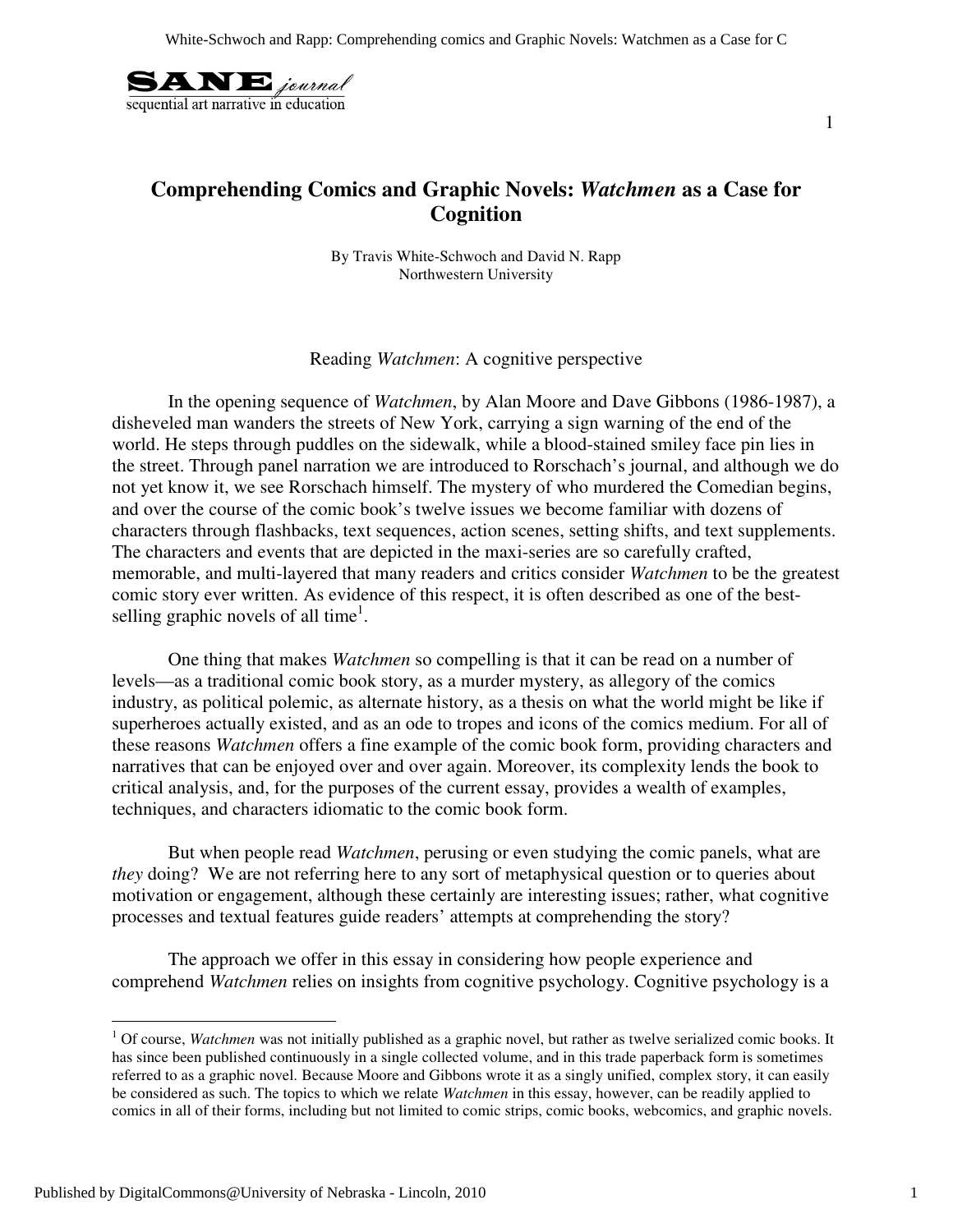

sub-field of the psychological sciences that investigates how people think, reason, learn, and remember, with the goal of both describing what happens when we make sense of our everyday experiences, as well as explaining how we accomplish these activities. Research questions in the field include: How is information encoded into and retrieved from memory? How do we solve problems and make decisions? Under what conditions do people rely on or update prior knowledge? How do these processes influence behavioral performance? And what kinds of errors do people make with respect to these activities? Cognitive psychologists have derived some answers for these questions, grounded in empirical evidence obtained through experimental studies, computational simulations of cognitive processing, and descriptive analyses of human behavior. (Some suggested introductory readings may be found in the Appendix.) The types of theoretical explanations that have emerged from this work have proven crucial to understanding the processes that underlie successful reading.

Consider this: To comprehend what we read, we must decode symbols into letters and words, integrate those words into larger segments of meaning, attempt to relate those segments across sections of discourse, and recruit background knowledge to fill in the parts of the texts that are left out as well as to resolve ambiguities in the material. These processes—of decoding, establishing coherence, building inferences, and constructing mental representations of texts have been the subject of countless research projects. The result is a broad understanding of the particular textual features, reader variables, and comprehension activities that define our reading experiences. Contemporary models of text processing have sufficient explanatory power along these lines to make valid predictions about what readers do during reading, what they remember after reading, and potential methods of remediating reading difficulties (see Graesser, Gernsbacher, & Goldman, 2003, for discussions on these topics).

Yet the bulk of this work, to date, has focused on reading experiences that involve materials containing only words on a page (like this essay). Unfortunately, while cognitive psychologists have carefully examined text processing, they have tended to avoid considerations of written materials that combine words, pictures, color, and other types of visual cues. And when these projects *have* included images in their accounts, they have tended to focus on procedural depictions (e.g., step-by-step guides, such as instructions on how to put together furniture manuals) or expository figures (e.g., graphs from textbooks or figures from science textbooks) (e.g., Brunyé, Rapp, & Taylor, 2008; Mayer, 2001). Barring a handful of cognitive studies that have implemented children's picture books (e.g., Corrigan & Surber, 2010; Gernsbacher, Varner, & Faust, 1990), the extant literature has not included analyses of how people process written narratives as conveyed through both text *and* images.

The comics medium, then, offers an excellent test bed for the analysis of comprehension which requires the integration of text and images. As with the reading of purely textual narratives, reading comics involves deciphering the meanings of the words on a page, connecting events to meaningful segments of plot, and so on. But arguably, in comics there are different sorts of symbols (e.g., thought balloons as compared to speech balloons), different types of story grammars (e.g., the varied organization of panel sequences), and a variety of inferential activities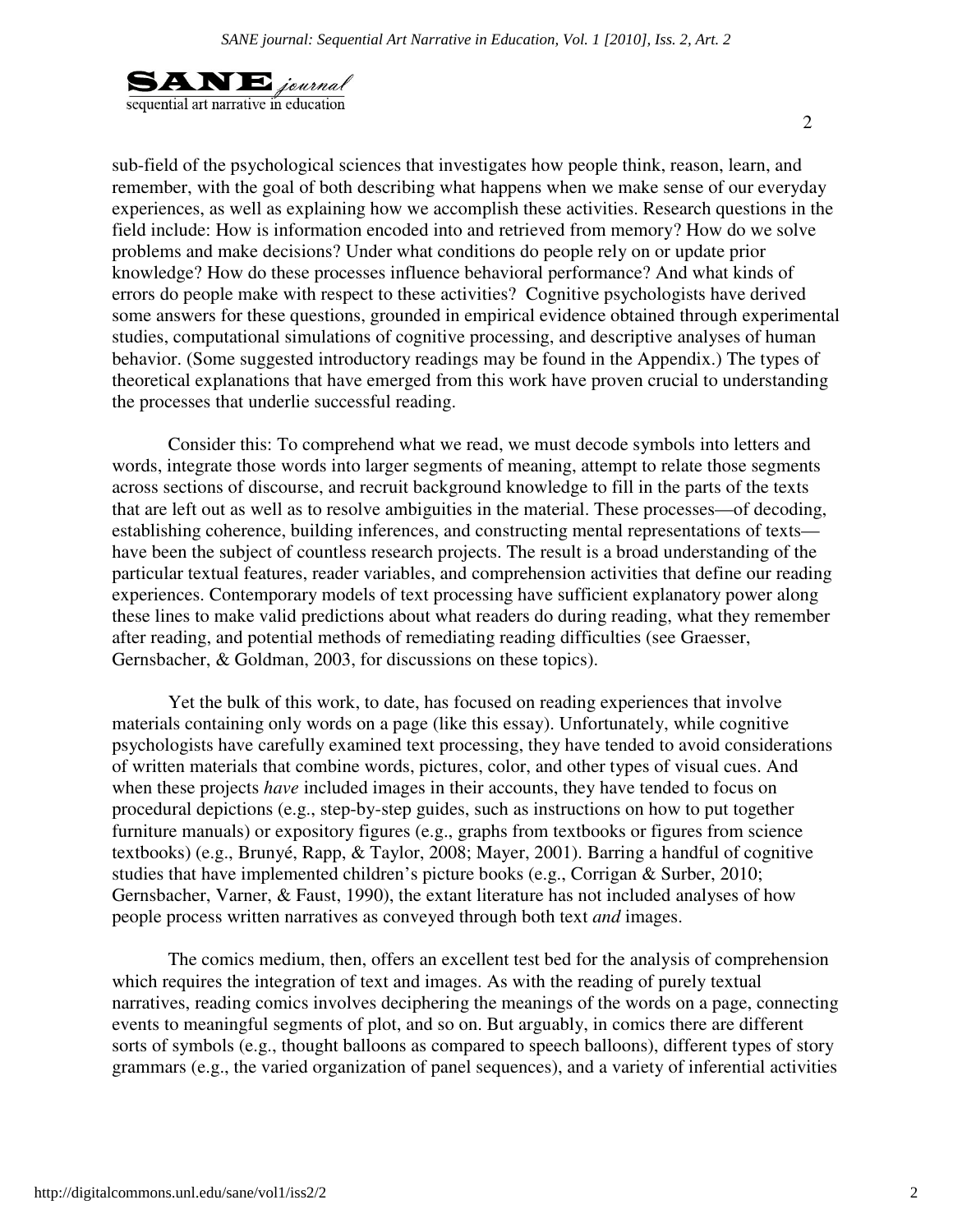

(e.g., guessing what has happened between panels) that guide comprehension, in addition to the standard influences from text-only contents.

In comics, pictures and text support each other; these supports emerge through complementary depictions and descriptions rather than by presenting redundant information. For example, in chapter 6, page 15, of *Watchmen*<sup>2</sup> an unmasked Rorschach describes his origins as a crime fighter to his prison psychiatrist. In that discussion Rorschach talks about the Comedian understanding more than his contemporaries, while the illustrated narrative shows the Comedian behaving in an obnoxious and confrontational manner. This juxtaposition helps to exemplify the traits of the character. The pictures and words provide complementary details that, when integrated, encourage the construction of a more complex model of the story characters and narratives. In most cases, these combined presentations provide richer examples containing more information, and in less space, than would be available in traditional text-only narratives.

In this essay we use *Watchmen* as a case study to illustrate some of the processing influences and consequences that can affect peoples' reading and understanding of comics. This affords the opportunity to outline how comic book comprehension necessitates building off of, rather than relying wholesale upon, contemporary cognitive accounts of text processing. We believe strongly that many of the cognitive processes involved in reading traditional pure-text materials are analogously involved in reading comics; moreover, we offer the possibility that many of these processes are adapted to specific storytelling techniques in comic books. Our goal is to begin to integrate existing research on reading into discussions of how people experience comics, as well as to begin identifying the kinds of insights that comics might provide in the study of naturalistic reading activity. To address these goals we focus here on work that connects with our own research interests, discussing the textual features, reader factors, and cognitive processes that seem crucial in the service of comprehension. This includes discussions of cues, which can guide attention and the types of activities readers engage in during reading; of background knowledge, which readers rely on and may update as they learn from texts; and of inferences about texts, which readers derive from integrating information from both textual cues and background knowledge. Our hope is that this discussion will further motivate interest in and analysis of the ways in which people process comics, and the potential for using comics to identify the cognitive processes that are involved in reading and enjoying them. Unlike previous work, we focus here more directly on an explanation of the cognitive mechanisms involved in reading comics, in an attempt to advance beyond existing epistemological approaches towards describing comics (which, we note, have proved to be quite informative, e.g., McCloud 1993). We begin with a focus on textual cues.

#### **Cues**

Linguistic devices can be used to direct attention in a text. For example titles, headings, and warnings can encourage readers to focus on or discount information (e.g., Lorch, Lorch, Ritchey, McGovern, & Coleman, 2001; McCrudden & Schraw, 2007). These cues serve as a type of processing instruction that helps readers determine what to encode in a text stimulus (Givón, 1992) and can provide guidance to facilitate (or when used inappropriately, hinder)

<sup>&</sup>lt;sup>2</sup> Throughout this essay we will refer to issues of the comic series which were originally published independently as "chapters," to facilitate consultation of either the original twelve comic books or the collected trade paperback.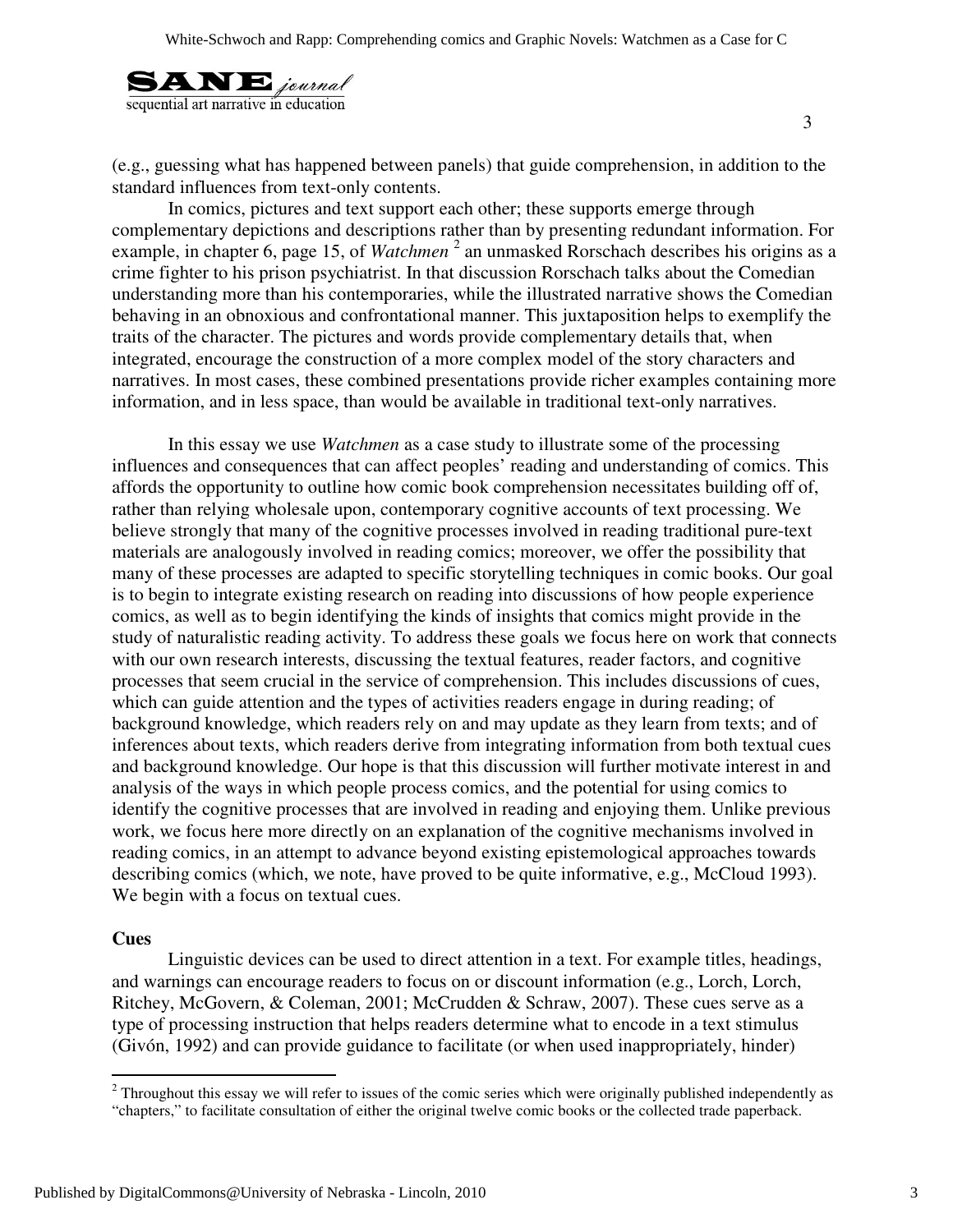

readers' comprehension (Peshkam, Mensink, Putnam, & Rapp, 2011; Zwaan & Rapp, 2006). In comics, the types of cues<sup>3</sup> that guide where readers will look, what they will read and reread, the information they will carefully evaluate, and so on, involves more than just words. These cues can include icons, illustrations, and boundary markers, offered on the scale of a panel, page, and/or book. We begin here with an example of a linguistic cue before identifying 'comiccentric' types.

In general, linguistic cues serve to help readers integrate incoming information. Consider the iconic opening words of *Watchmen*: "Rorschach's Journal. October 12<sup>th</sup>, 1985." (chapter 1, p. 1). These words serve as a cue in several ways. For one, the description orients the reader to a particular setting, which has important implications for comprehension, especially given the story's reliance on Cold War motifs. This helps place the narrative in a particular place and time, potentially allowing the reader to generate cultural and historical associations that might prove relevant to thinking about the story. We also learn from this cue that the narrator, for the time being, is a character named Rorschach who is recording, or has already recorded, his observations and thoughts. But unlike text-only descriptions, these words are represented in a type of "thought balloon" (specifically, a page from Rorschach's journal) which indicates that the information is not being spoken directly to another person. The background color for the information is yellow, in a particular kind of font, which distinguishes it from other instances of text in the book. That color and font pattern quickly becomes associated with Rorschach's thoughts on unfolding events. Clearly this type of cue is a simple one, but it serves an important role in helping readers understand what is happening in the story.

Balloons and narration boxes like these are mainstays of the comics medium, and are critical components of the comics reading experience. They provide a highlighted setting for words, phrases, and sentences, situated in a panel to supplement an illustrated scene (usually) without covering it over. They can vary in size, style, and content. And they can represent a variety of types of verbal and non-verbal utterances; for example, when Rorschach utters "Hurm," we can understand it as a sigh-like sound, or consider it as indicating he is reflecting upon some information. Alternatively, balloons can depict icons to convey thoughts, such as a light bulb signifying an "*Aha*! Moment."

We now identify three iconic types of balloons, which exemplify an important category of cues, illustrate how cues might serve multiple purposes, and indicate more generally how different cues might influence reading:

Speech balloons are often rounded, depicted with solid lines, and refer to spoken language.

Thought balloons are often rounded with cloud-like edges, and refer to private thoughts.

Narration balloons are marginal and rectangular, and provide exposition, often from a specific character's perspective, although occasionally from a third-person perspective.

<sup>&</sup>lt;sup>3</sup> We use the general term *cues* as an analog to similar cues described in the psycholinguistics and reading comprehension literatures. Many of these, however, are what Scott McCloud (1993) refers to as "clues."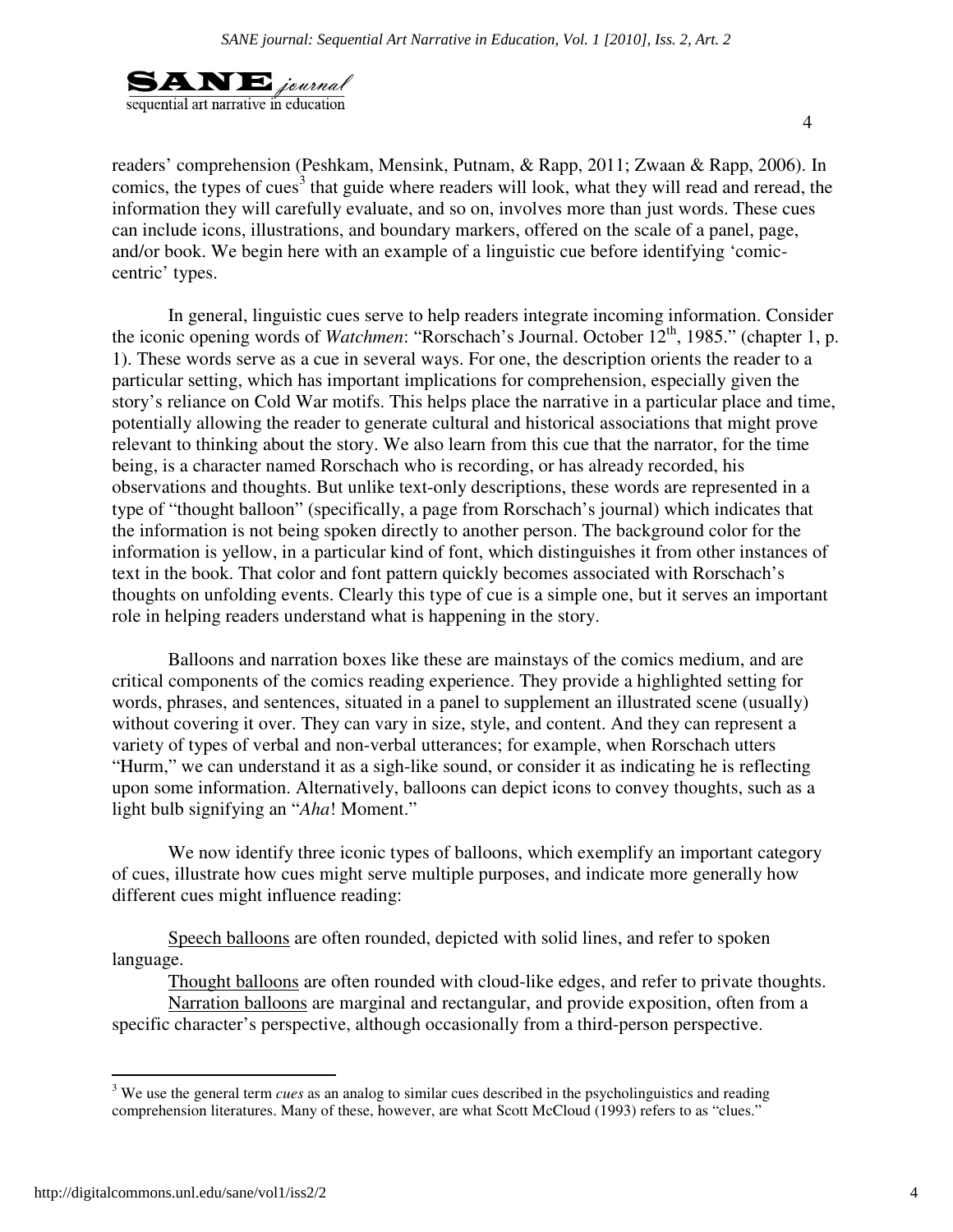

*Figure 1*. Example speech, thought, and narration balloons, respectively.

These balloons may all be considered cues as they orient readers' attention and direct specifically *how* their contents might be interpreted—a speech balloon will be read with a different set of expectations than one might have when reading a thought balloon. This goes beyond the actual information contained within the balloons. Word balloons also indicate to readers who or what they should be focusing on (e.g., a main character or a plot point being referred to) *along* with what is being described. After all, speech balloons often employ tails that, when present, orient the reader directly to the character who is "speaking." For example, in chapter 7, page 9, readers need not guess whether Silk Spectre or Nite Owl is speaking; the tails of the balloons direct us to who is talking and in what order the speech was produced. This is an important but potentially overlooked example, precisely because balloons are so ubiquitous; they provide information not just about content, but also about the passage of time, the order in which people are speaking, and more often than not, causal story events.

These balloons' iconic forms are commonly found in almost all comic books, and their utility relies directly upon readers' prior familiarity with their form to ensure they are understood. New readers can become familiar with the basic role of these balloons after viewing only a few of them, employing that understanding when they read future comics by other authors and artists, and even in other media (e.g., newspaper comic strips). Expert readers can additionally impose more innovative meanings on these modulated balloons that the novice might fail to recognize or react to. These expert-novice differences help exemplify the important processing effects that cues can exert on readers. Consider cases from *Watchmen*, but also to be found in other comics, in which word balloons are subtly changed to refer to different types of communication, such as a superhero's telepathic communication, their different voice patterns or moods (e.g., the balloons associated with Doctor Manhattan and Rorschach as compared to Nite Owl and Silk Spectre), and the volume and quality of the speech production (e.g., the more angular balloons associated with voices coming through the Owlship's loudspeaker system).

We have discussed balloons here specifically, but other types of cues include sound effects (which, interestingly, are not used in *Watchmen*), arrows, and panel borders. These might all be identified as categories of micro-level cues, as they focus readers on panel-internal and page-specific instances and information. Classic comics from the 1950's occasionally even included an arrow explicitly directing the reader as to which panel to move to next when the events were arranged in a novel organization. It is also important to note that the cues we describe here are not necessarily mutually exclusive; words, arrows, balloons, and thought bubbles can be combined to great artistic and narrative effect. And more macro-level cues are also a crucial part of a comic readers' experience. Macro-level cues emerge both within a single issue as well as across several issues in a series or comics run. These types of cues include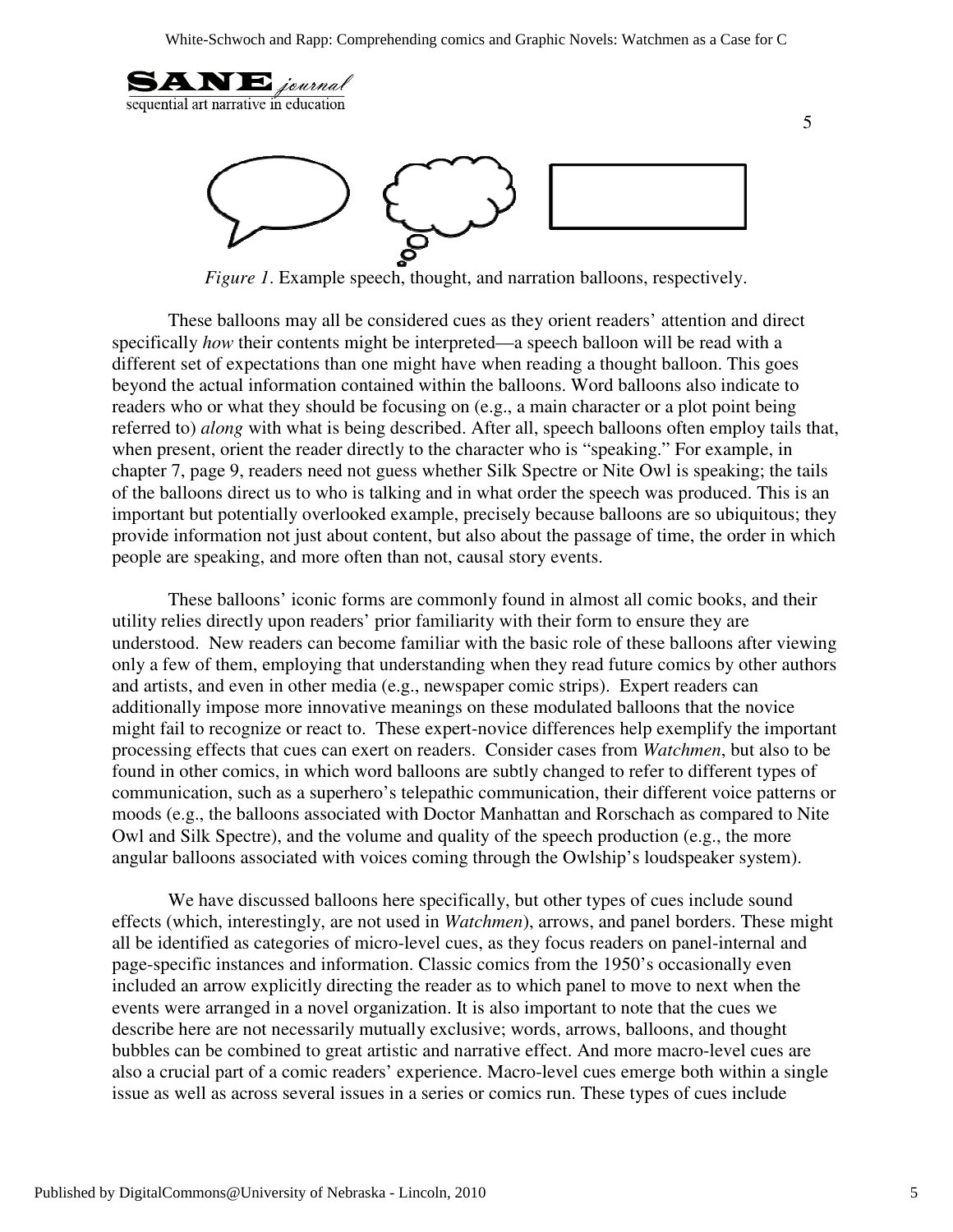

features such as the letters page or the publisher's soapbox pages, which usually appear near the end of an issue, cueing the reader that the end of a story or chapter is near. Similarly, when a reader holds the final issue of a twelve issue series in their hands, they likely have expectations of a narrative resolution; knowledge that this is the last part of a story provides a cue for such resolution.

Other macro-level cues can specifically direct readers' attention around a page. Panel structures help guide the reader through a story, conveying meaning through their consistency, irregularities, and ordering. A hallmark of *Watchmen* is that many pages follow a highlyregularized panel structure with 9 panels per page. However, when the story changes this format, for example, when it presents full page panels in chapter 12 to depict the murder of thousands of people in New York City, the change is striking and obvious. The panels serve as cues that this is a momentous event occurring on a much grander scale in comparison to the minor everyday dealings of the characters that has been the focus in the other parts of the story. In other words, full page splashes can cue the importance of a scene in tandem with their contents.

There are other types of cues to be found in *Watchmen* which represent many of the techniques that writers and artists can use to guide reader attention and comprehension. The cover of issue number one (or chapter 1 if you are reading the trade paperback) foreshadows the opening event, the Comedian's murder, with an extreme close-up of the blood-stained smiley face lying in the gutter. Each issue/chapter, like this one, represents a micro-view of a particular important event that will occur within that section of the story. More broadly speaking, although covers are often used to sell single comic books, they can also foreshadow major plot points in the story, and *Watchmen* employs this technique.

Notably, the cover images also provide an indication of the events that will be revealed in the beginning and the end of each chapter, making the cover both an intriguing foreshadowing of events as well as a callback to those events after they have occurred. Other visual cues allow the reader to make inferences about the characters and events in the story. Doctor Manhattan's blue hue is a persistent reminder throughout the story to the reader, the other characters, and arguably Doctor Manhattan himself, that he is different from the other characters. He is the only character who possesses superhuman abilities in the story, and as such, his striking appearance serves to enhance how out of place he is from the events and people in the story. Rorschach's mask plays with iconic representations of character and emotion, with the inkblots conveying specific forms but also remaining open, like Rorschach inkblot themselves, to interpretation. The ever-changing clock motif that recurs through each issue, on the covers, and in critical positions within the narrative (e.g., in Doctor Manhattan's origin story in chapter 4) reinforce the teleological phenomenology of nearing the last few pages of the novel by indicating that time is running out, that something important will happen soon, and that we are almost there. These examples all exploit both text and images to direct reader attention to particular aspects of the novel, while also fostering expectations and understanding for the causal events in the narrative. And as we mentioned, analogous cues and similar cue-based themes can easily be found in other comics.

#### **Background knowledge**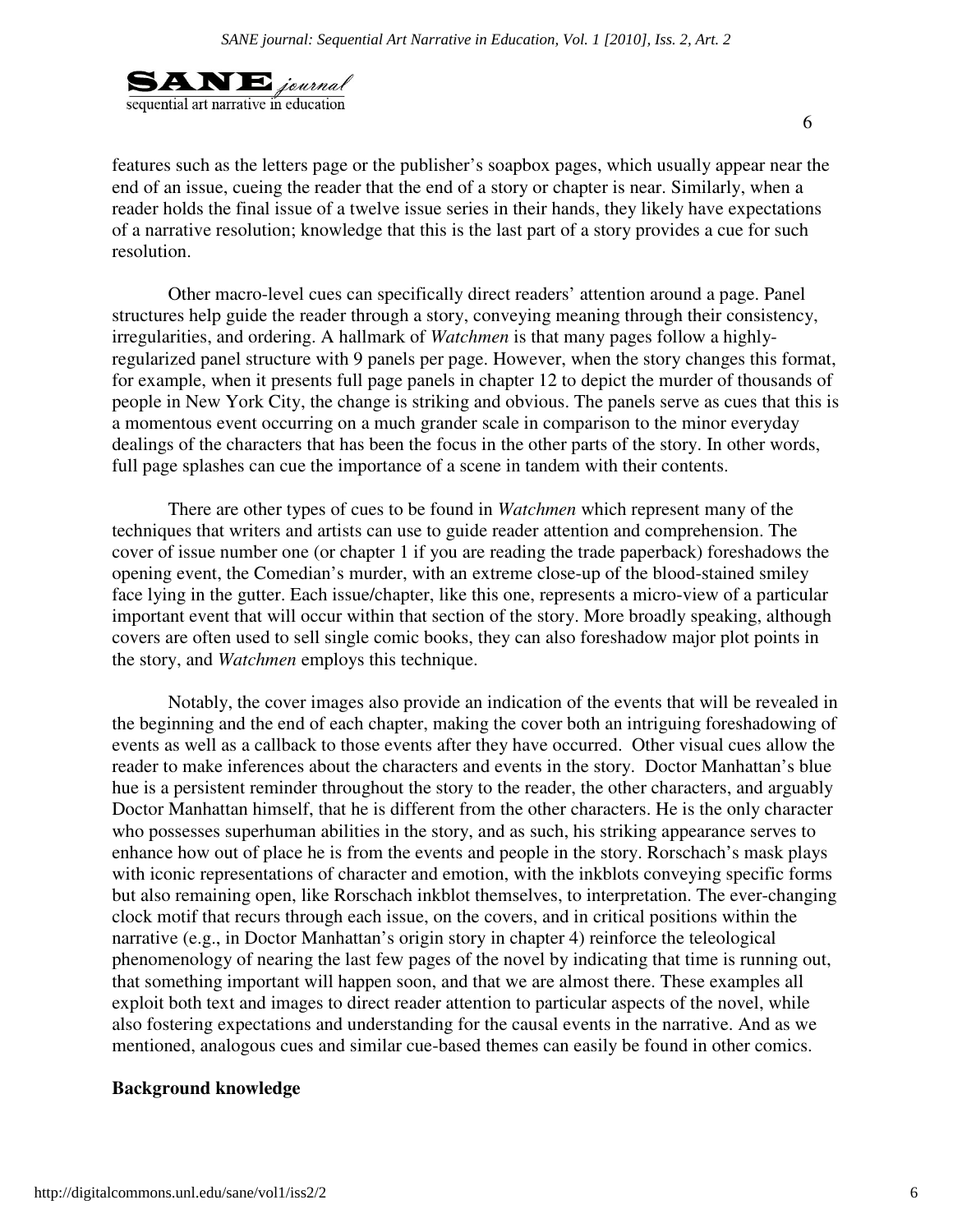

 Reading involves identifying the information provided on a printed page or computer screen. However, simply identifying words and pictures proves insufficient for comprehension. Readers must rely on their prior knowledge to guide their understanding of what the letters and lines are attempting to convey. The construction of meaning involves integrating what we already know with what information is being provided to us. Thus, any account of how we experience and comprehend comics must consider not just the ink impressions printed in the book, or the pixels presented on the screen (in the case of digital comics), but also the ways in which readers unpack meaning from those impressions.

Obviously background knowledge matters; but the ways in which background knowledge is activated, and the consequences of those activations for comprehension, are open issues for investigation. For example, in chapter 1, page 5, when we watch Rorschach shoot a grappling hook at the building, we can activate our prior knowledge of what happens, or perhaps more specifically *has* happened when other characters have done the same thing, if we are familiar with characters who exploit grappling hooks<sup>4</sup>. This activation of prior knowledge supports an understanding of the information, such that we can even guess how Rorschach will scale the building and enter the Comedian's apartment before how he uses the hook is properly depicted.

Previous research has demonstrated that these activations do not just enhance comprehension, but also foster memory for what has been read. In a classic series of studies, Bransford and Johnson (1972, 1973) asked participants to read a text, and afterwards, to recall its contents. The text on its own was an inchoate series of details with deliberately ambiguous phrases, such that it proved difficult to understand the theme or point of the text. Consider the opening sentences of that text here:

The procedure is actually quite simple. First you arrange things into different groups. Of course, one pile may be sufficient depending on how much there is to do. If you have to go somewhere else due to lack of facilities that is the next step, otherwise you are pretty well set.

Participants in a *No Topic* group simply read the text in its ambiguous form. They had no idea that the text was intended to describe the procedure associated with doing laundry. In contrast, participants in a *Topic Before* group received the title "Doing Laundry" before reading the text, and participants in a *Topic After* group were provided the title after reading the text. Participants in the *Topic Before* group rated the text as much more comprehensible than participants in both the *No Topic* or *Topic After* groups. Additionally, participants in the *Topic Before* group remembered about twice as many details from the text as participants in the other groups did. These findings suggest that background knowledge (in this case, knowledge of the topic) helped readers make sense of the text, so much so that they had little difficulty remembering the text's contents after reading. But the findings also indicate that background knowledge needs to be activated *prior to* or *during* any presentation of information in order to help scaffold existing expectations to the incoming information; offering disambiguating information about the topic

<sup>&</sup>lt;sup>4</sup> This sequence, of course, exploits the background knowledge of readers familiar with Batman from comics, television, movies, and video games.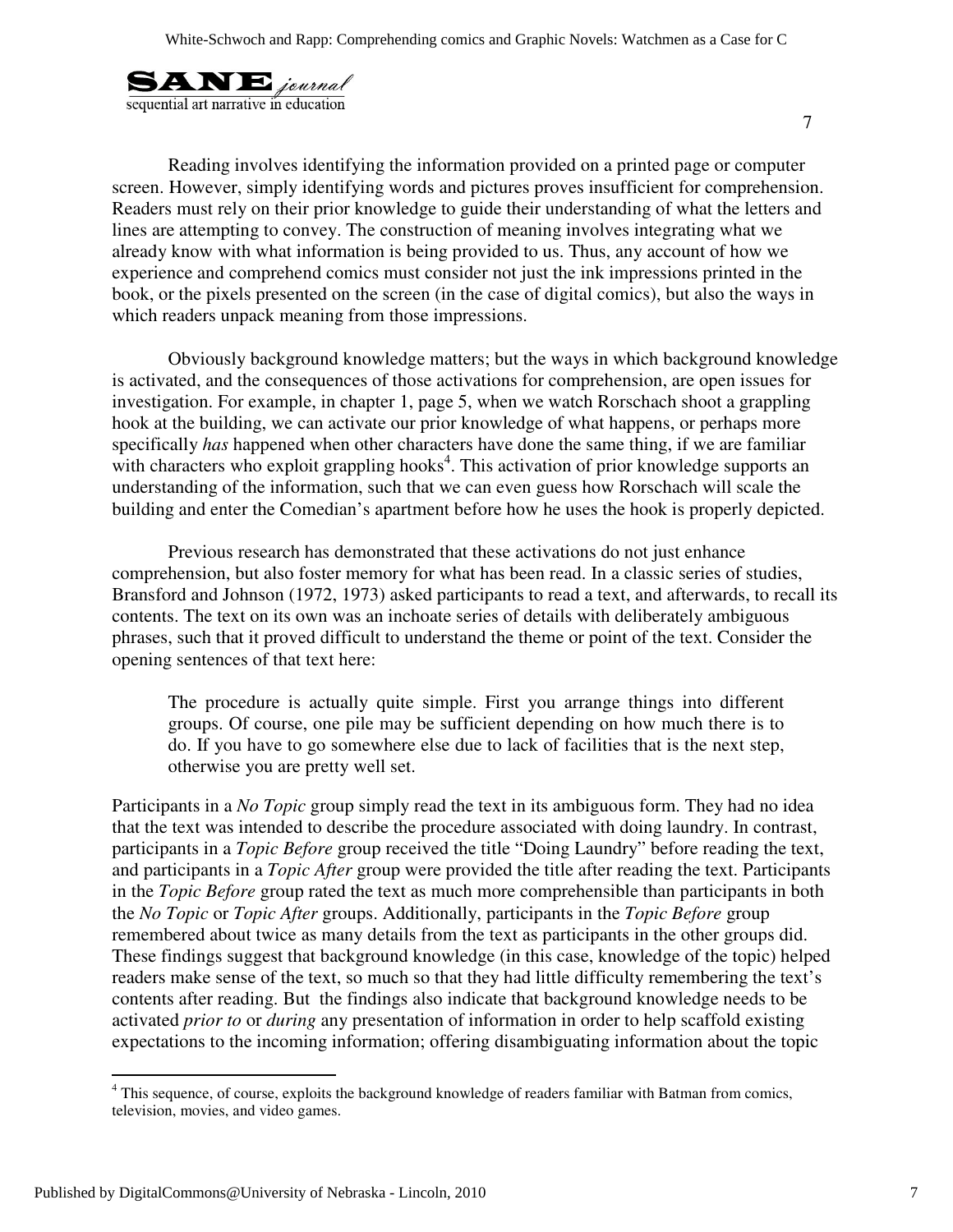

after a text has been read is no more useful than if the extra information is completely held back from the reader.

Background knowledge in the above experiment was crucial for comprehension. In the case of *Watchmen*, background knowledge proves similarly important for a reader's experience of the story. The graphic novel contains explicit linguistic and pictorial references to Richard Nixon, the Cold War, and the USSR. While a reader could comprehend the story without recognizing and understanding these concepts, there are instances in which these are critical plot points, and their invocation can enhance enjoyment and engagement in the material. For example, Ozymandias' wall of television screens depicts events replete with references to Nixon, the military, the threat of nuclear Armageddon, and the like. (Also see the first few pages of Chapter 10 for extended sequences with Nixon.) When *Watchmen* was published in the mid-1980s, many of these issues were foregrounded in readers' minds, making it easy to activate relevant information during reading. Today, such activations might not as easily come 'for free,' in that the necessary experiences and knowledge with respect to the Cold War will be less prevalent or available from memory. In fact, these differences suggest interesting studies with respect to how context and plot, and the knowledge sources they recruit, might make different demands of readers due to socio-historical events and the changing demographics of comics readers. (See Carter (2009) for a discussion of these issues in terms of didactic engagement with *Watchmen*.)

Beyond activating facts about history, readers can build more elaborate associations between what they know and what graphic novels tell them; these associations can change the experience of reading the material. Contrast an avid comics fan with a more casual fan, the latter well-versed with icons such as Batman or Superman, and the former unfamiliar with superheroes in general. When reading *Watchmen*, how would these readers differentially think about Nite Owl? In many ways Nite Owl bears striking similarities to other icons such as Batman, and to lesser icons such as the Blue Beetle<sup>5</sup>. If readers notice those similarities, based on their existing knowledge and familiarity with comic characters, they might be primed to notice more allusions among the characters than might someone who is less familiar. These allusions are not explicitly identified or explained in the story; readers can only become aware of them based on their existing knowledge.

Thus, the enjoyment a reader derives from their reading of *Watchmen* may be a function of the type of analysis they apply to the text, aspects of which come out of the connections and associations they make with other ideas and concepts in their background knowledge. Readers might even generate expectations for how characters will behave based on prior knowledge (e.g., that Nite Owl will have similar behaviors and beliefs as Batman or Blue Beetle, fighting crime to the bitter end but refusing to use deadly tactics to defeat his foes). Indeed, these prospective differences in reading experience as a function of familiarity with character iconicity suggest an

 $\overline{a}$ 

<sup>&</sup>lt;sup>5</sup> In fact, early versions of Moore's proposal for the story intended to use characters from Charlton comics, such as Blue Beetle, but were eventually replaced by the novel characters he created with Gibbons specifically for *Watchmen* (Jensen, 2005).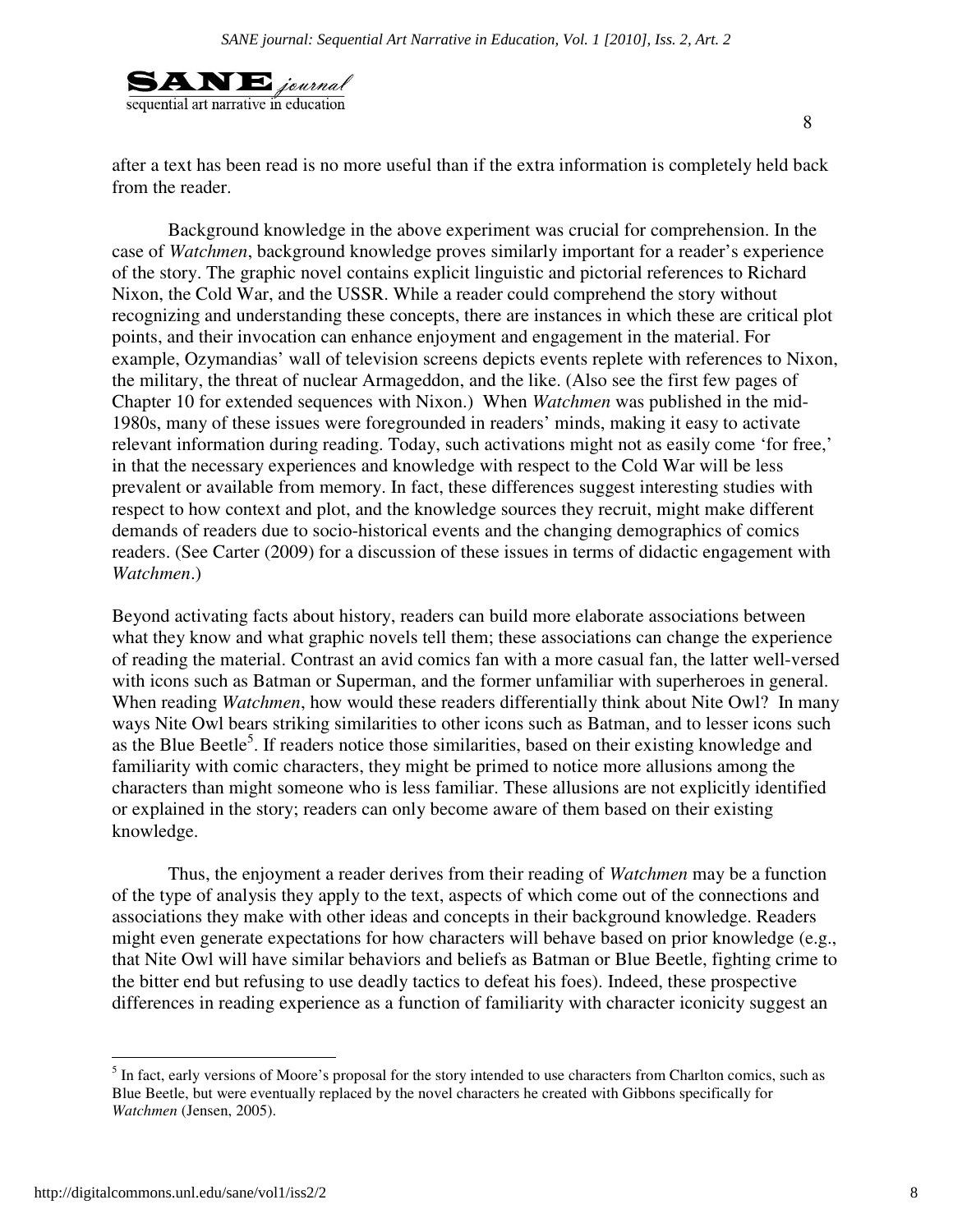

interesting set of potential research studies with respect to how readers make allegorical links between characters, and how these derived connections influence comprehension and enjoyment.

Any work on such an issue would necessarily make reference to existing models of knowledge representation in the field of cognitive science. These models are intended to describe how background knowledge is organized in the mind. A full listing of such models is beyond the scope of the current essay, but we refer to some here that are particularly relevant to the discussion. One early such model, offered by Schank and Ableson (1977), conceptualized knowledge as clustered into meaningful groupings (see also Sharkey & Mitchell, 1985). For example, we have a mental *script* for the events that take place when we make coffee; this includes filling a coffee pot, heating the water, pouring the water over grounds, waiting, and adding cream or sugar to the freshly-brewed coffee. These activities are encoded in the script for 'making coffee,' and are activated from memory when we engage in the activity. In fact, scripts like these (e.g., going to a restaurant, registering for classes, building a house) are so well-worn that when someone tells you they just made coffee, you need not consider every single step. Rather, you can make assumptions that the steps associated with the script were taken. Scripts aid comprehension by "filling-in" details that have gone unmentioned (Zwaan & Rapp, 2006).

There are several instances in *Watchmen* for which individuals' scripts for events can be invoked by what they read. For example, in chapter 7, page 11, Silk Spectre visits Nite Owl and they begin to make coffee, which likely activates knowledge for that activity. The drawings indeed show elements of that script. This facilitates the presentation of the material, as the authors need not depict every action in the script sequence, counting on readers to infer what has been left "unsaid." Countless other such instances may be found in *Watchmen*, as they are to be in any story, movie, or scene we read about or view during narrative experiences.

So, given that prior knowledge is useful, is applied during reading, and is organized in a systematic and useful fashion in memory, an important question remains: How does that knowledge *become* activated? Currently, several models of memory have considered conditions under which information is automatically activated, outside of any conscious control by the reader, as well as conditions under which information is activated only after strategic, careful deliberation (e.g., Graesser, Singer, & Trabasso, 1994; O'Brien, Rizzella, Albrecht, & Halleran, 1998). For example, the mere mention of the term 'Manhattan' might spontaneously evoke knowledge of locations (e.g., in New York City), historical events (e.g., The Manhattan Project), and perhaps metropolitan cityscapes in general. Thus, when readers learn about the character Doctor Manhattan, related concepts and ideas might be activated that further flesh out their interpretations of him. Readers less familiar with the various concepts associated with 'Manhattan' may need to search memory and make connections more deliberately. But regardless of whether information is automatically activated or strategically retrieved, the result is a constructed understanding of the events described in the book, which reflects individual differences in readers' prior knowledge. Comic aficionados might decide that Doctor Manhattan resembles Captain Atom, academics might find purchase in comparing him with Nietzsche's notion of the übermensch, critical theorists might see him as the embodiment of nuclear annihilation, newcomers to the book might conceptualize him as a fantastic imaginary hero, and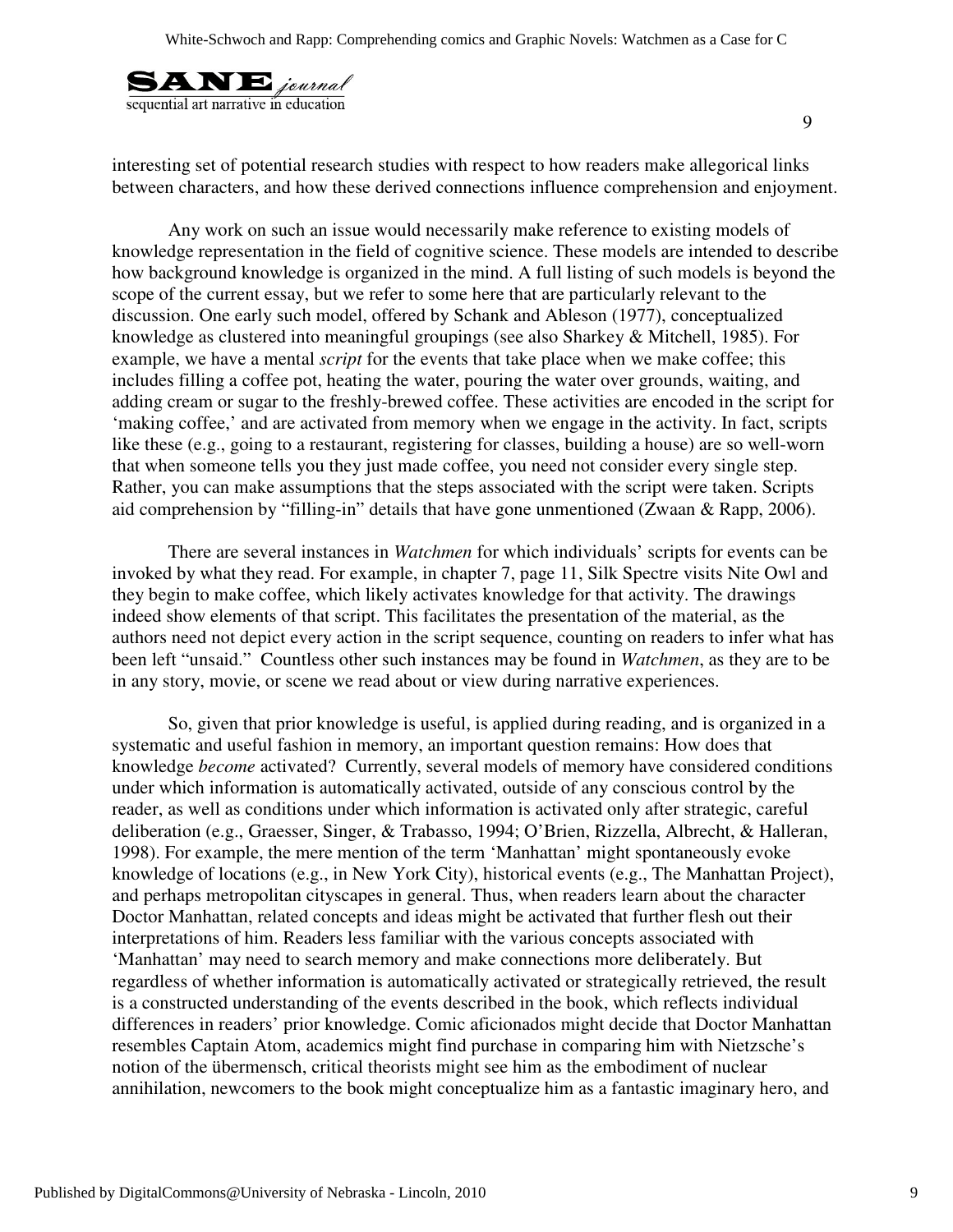

detractors of the story might see him a simple deus ex machina. All of these constructions are in some sense correct, and each construction contributes to a different experience of reading the character.

#### **Inferences**

 Authors and illustrators often have a lot of story they wish to convey to readers. If it were solely in their hands, they would need to provide an enormous amount of information to ensure that their readership could understand everything that happens in a plot. Thankfully, some of the work can be taken out of their hands: readers exert considerable effort in the service of comprehending what they read. They generate inferences about the events in a story, as well as about events that were not shown or discussed at all. These inferences require that readers make logical or story-driven bridges between events explicitly depicted in the story, as well as connections between things that have occurred in the story and possibilities for the future. Readers add information to texts, building coherence across events in ways that, as we mentioned previously, "fill-in" missing information. They do this by connecting the cues in stories with their prior knowledge.

A large body of work has demonstrated convincingly that inferences are commonly generated as readers process text descriptions. Consider the following two sentences:

#### *We checked the picnic supplies. The beer was warm.*

Readers do not need to be explicitly told that the picnic supplies included beer. Indeed, readers appear to construct such inferences spontaneously, given their prior knowledge of the fact that picnic supplies can include beer (Haviland and Clark, 1974). Prior knowledge about such information helps readers generate the necessary connections so that every little bit of information need not be provided.

As we discussed earlier, readers make similar inferences in comic stories. Depictions of characters going to a restaurant need not show every single event. Instead, a single panel in a restaurant can convey the notion that other, likely unimportant, things happened, which were nevertheless traditional occurrences for normal circumstances associated with going to a restaurant, such as opening the restaurant's door or sitting down in a booth. Readers can fill in these sorts of details from memory. They do this in particular for actions that are described in graphic narratives, in such a way that after reading they often incorrectly report that those inferred actions actually appeared in the story, when in fact they were only implied (Kopp, Magliano, & Rapp, 2010).

But the types of inferences that readers infer are not restricted to events shown or left out of single panels. The nature of sequential graphic narratives is such that an enormous amount of stuff goes on in between the panels. Characters appear in a scene, and rather than show every moment of that scene, selected moments are made available to the reader. So inferences must be made by the reader respect to what happened between the panels. Consider the prison break sequence in chapter 8; on page 21, as the characters mark their escape, we need to infer that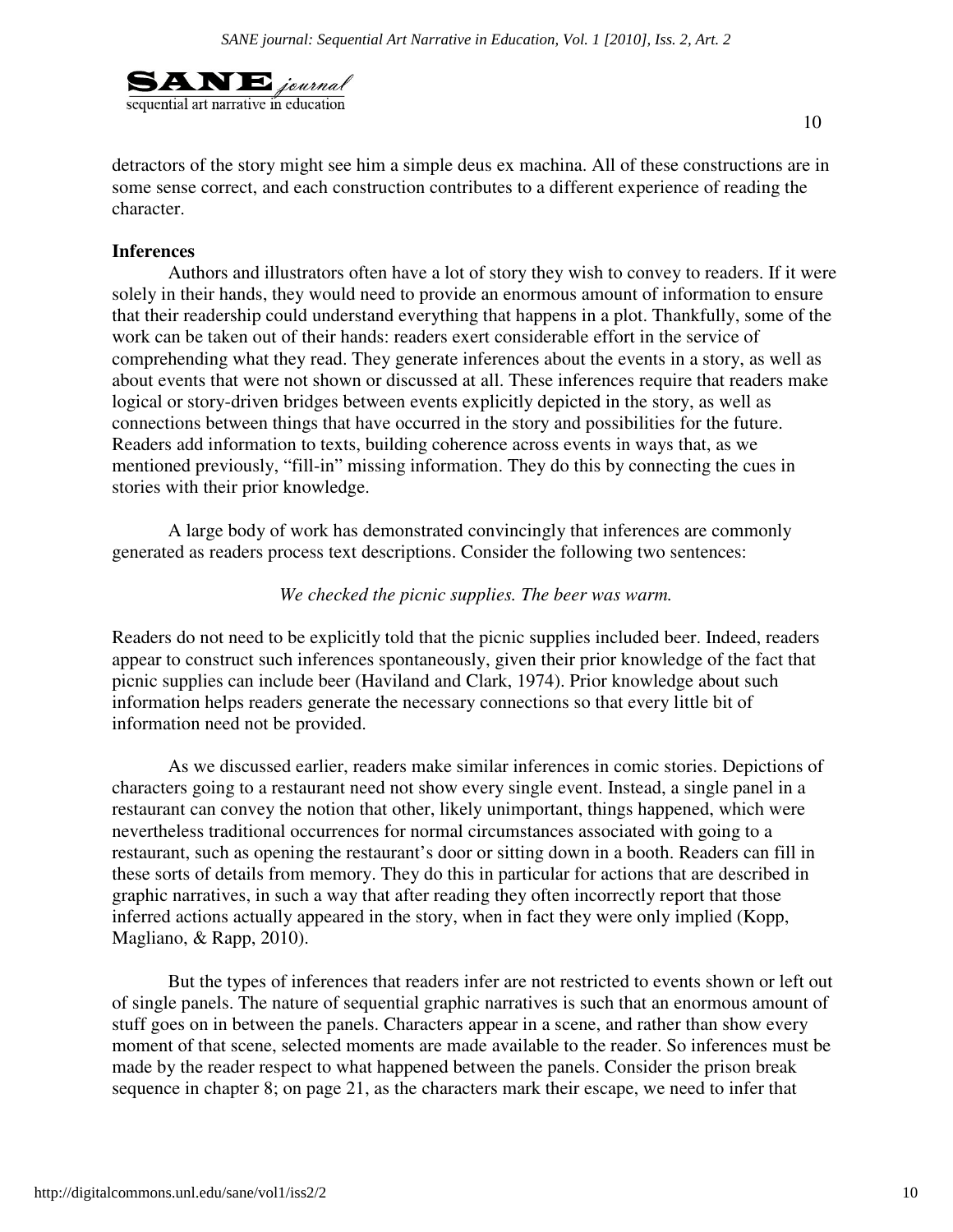

Rorschach has leapt to the Owlship, and that Nite Owl has steered them away from the jail. This complex sequence of actions is inferred from the handful of static pictures that are shown.

Another important type of inference for comprehending stories is a predictive judgment. Predictions involve the forecasting of events that have not yet occurred. Some researchers have characterized predictions as a type of mental time travel, by which readers use what they know to generate expectations for what they *think* will happen. Sometimes these predictions are fairly obvious, such as when Jon becomes trapped in the intrinsic field test chamber as Doctor Manhattan recounts his origin (in chapter 4, page 7); we know how things are going to turn out, so a prediction is relatively trivial. However, at other times the possibilities for what will occur are less unconstrained, which makes it more of a challenge to predict how events will unfold. For instance, in chapter 12, page 17, when Doctor Manhattan reappears at Ozymanidas' base, it is unclear exactly what will happen, although we might expect he will attack Ozymandias. Even more difficult is what we think will happen at the beginning of the entire story given that we have little context for who the major players are and what their motivations might be.

An important difference between predictive inferences and the types of bridging inferences we described earlier is that predictive inferences do not appear to arise obligatorily (McKoon & Ratcliff, 1992). That is, predictive inferences seem to occur only when texts make them necessary or when particular task goals encourage their construction. For example, at the end of the story, when Rorschach's notebook is left in the hands of the newspaper reporters, readers need not infer what might happen next unless they specifically work to do so. These predictive inferences are not necessary for story comprehension (after all, the story is concluded), but when they are constructed, they offer supplemental methods of enriching a reading experience. In this way, discussions of cliffhangers about what is likely to happen next in a story can be seen as an enjoyable ways to remain engaged with a narrative and its characters.

Readers can also make other types of inferences. These can include deductive inferences about how particular events or sequences are related—for example, deducing that Kovacs (the sign carrier from the first page of the story) is Rorschach before the actual "reveal" in the narrative, although this is likely a very difficult inference to make. Another kind of inference might involve authorial intent; that is, beliefs about why writers or artists might have selected particular design elements or motifs. For example, consider chapter 5 of *Watchmen* (entitled "Fearful Symmetry") which is itself a type of Rorschach: events are mirrored at the beginning and end of the issue, and this mirror-like continuity is maintained in a middle section showing the attempted attack on Ozymandias. If readers are made aware of this, they might make inferences about the goals Moore had for structuring the story, or for the decisions Gibbons made with respect to illustrating the symmetric events. More generally for the entire series, readers might come to feel as though the purpose of the story was to provide a commentary on comics icons and character types, or perhaps was offered as a criticism of Cold War policies and politics. These types of experiential outcomes represent inferences that are meta-analytic, involving the integration of textual internal cues and depictions to develop beliefs about the purposes of the text.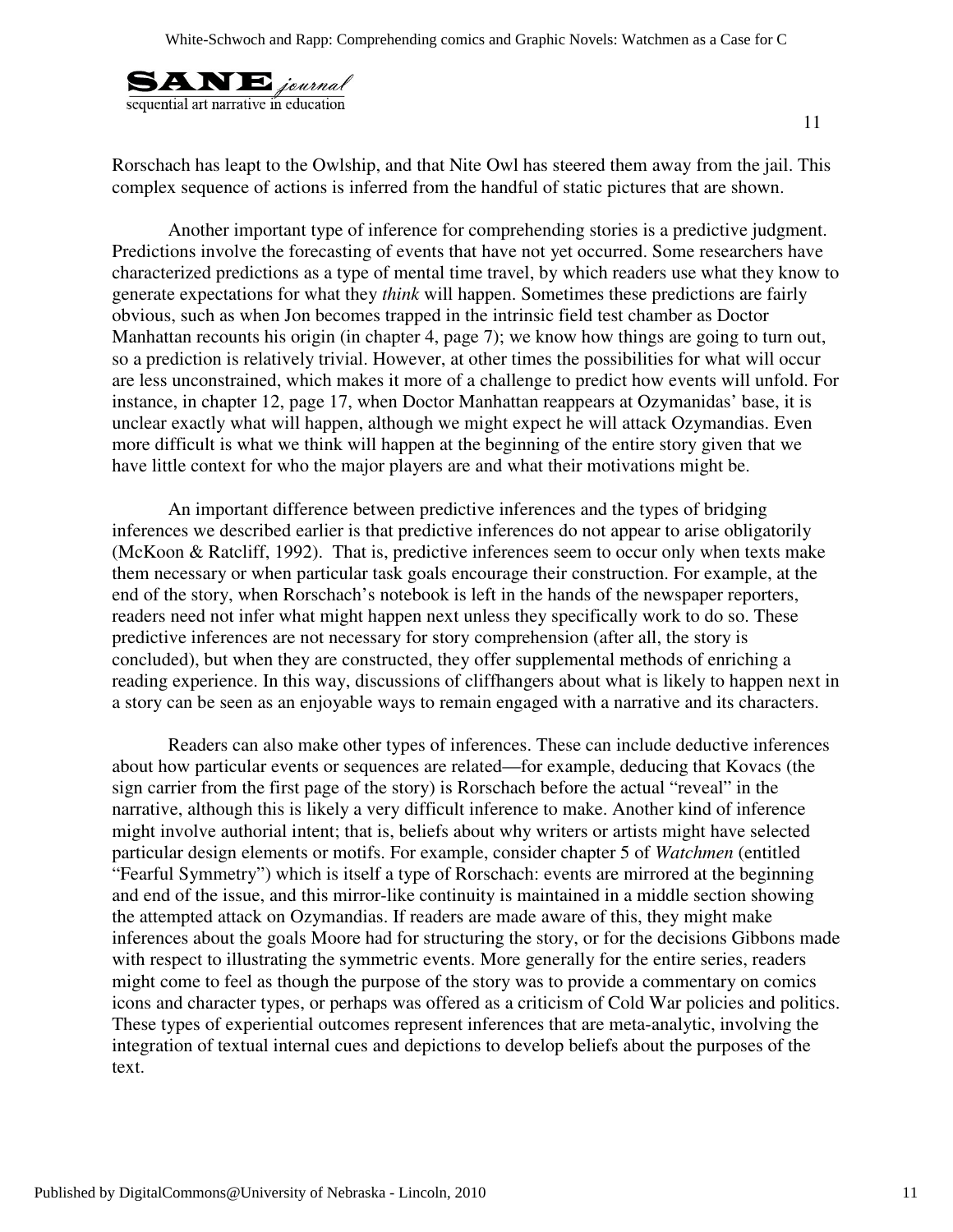

 All of the above types of inferences are precisely the types of extensions, complements, and consequences of reading experiences that are often taken as an indication of successful comprehension (Kintsch, 1998; Zwaan & Radvansky, 1998). In order to fully understand what a text is about, readers must go beyond the words or pictures presented in the material; they must add to, decipher, and engage in the type of deductive work necessary to construct an interpretation of the content (and perhaps its cultural and sociohistoric relevance). Inferences, then, represent readers' integration of the cues they extract from the text with the knowledge they bring to the experience.

#### **Conclusion**

 The goal of this essay was to outline some of the ways in which examination of the features and activities associated with comic book comprehension might be informed by, and inform, cognitive analyses of reading. We focused here on bottom-up information like the cues that readers extract from texts, as well as top-down knowledge that readers bring to those texts. The result of the interactions between these sources can include inferences that complement and extend the material of interest. Here we used *Watchmen* as an example of such material, partially given its privileged status as a classic comic story, and partially given its reputation as a complex literary work that can be read at a variety of levels. However, we wish to make clear that any comic written for any age group on any topic would likely be amenable to the types of analyses discussed herein.

While our focus in this essay was on the cognitive processes involved in the comprehension of comics, future work might consider analogous issues with respect to the application of comics in classroom settings. Students (from K to 12 and beyond) need to learn a variety of literacy skills to support their understanding of textual sources, as well as the contexts in which those sources have developed. For instance, media literacy coursework is intended to foster students' evaluative considerations and applications of information from television, radio, internet, and other formal and informal news sources. The associated curricula require that students become familiar with a variety of media, building comprehension skills that are both specific to each source, while also acquiring more general skills that extend across literacy venues and modalities.

Comics can serve to encourage the development of critical literacy skills, such as the integration of textual and visual forms into coherent understandings. In addition, comics, both in their traditional paper versions (including floppy monthlies, trade paperbacks, and manga volumes), as well as the growing digital market, offer a popular and fun means of conveying information, including narrative stories and expository concepts. Indeed, in recent years there has been a plethora of "expository comics," intended to convey non-fiction information or historical events; these seem to rely on an assumption that students will be more engaged with comics than with traditional textbooks. Moreover, sequential art can inform the design of curricula, internet sites, and other media intended to convey educational information—understandings of the processes involved in comprehending comics could expand to other mixed media texts. A failure to consider comics in an account of reading comprehension represents an ignorance of common, useful, and engaging narrative forms, and leaves out important aspects of how people understand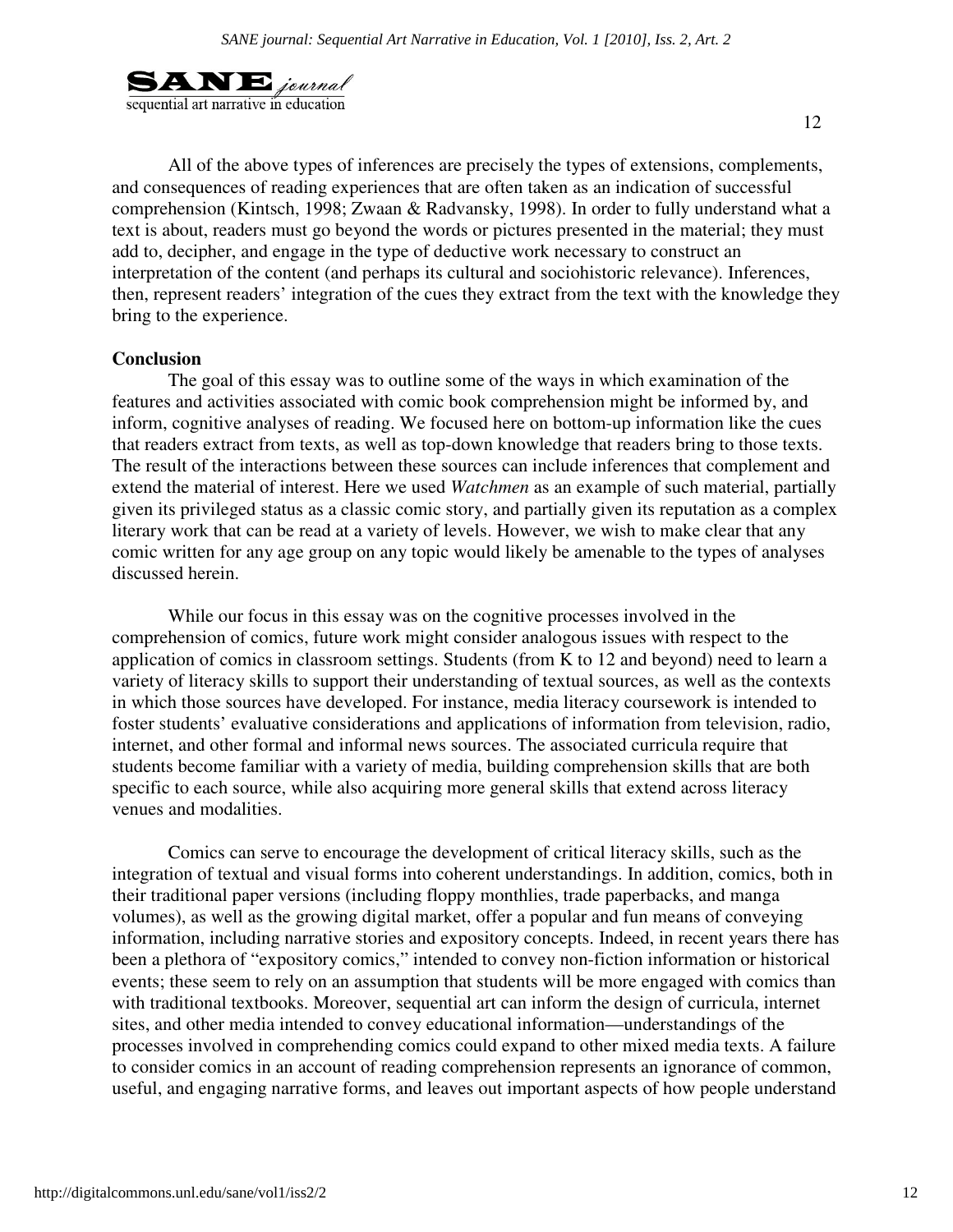

stories which venture beyond the level of the written word. We hope that this brief discussion will help to initiate discussion about these concerns, and encourage continued empirical investigation of graphic novel comprehension.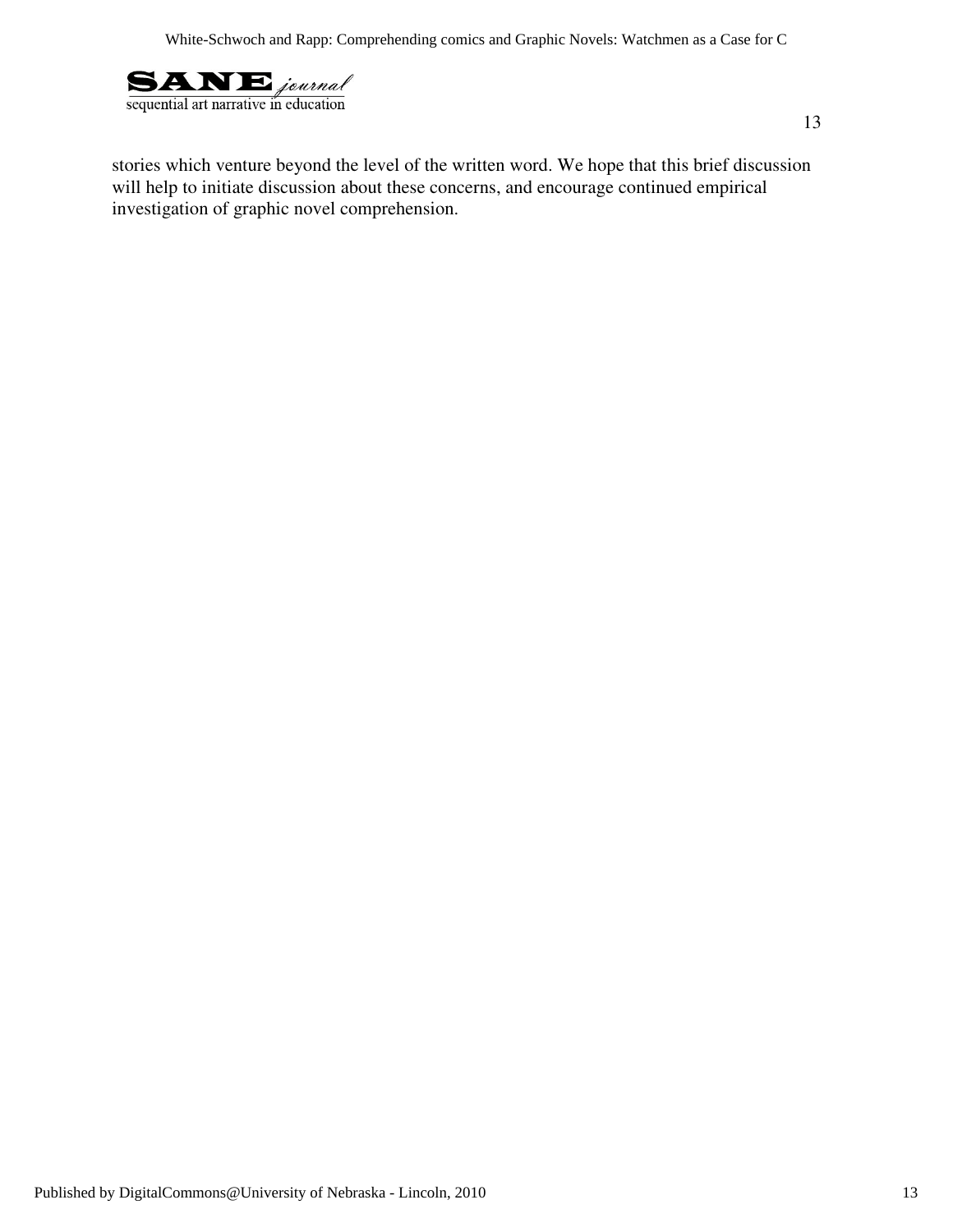

#### References

- Bransford, J.D., & Johnson, M.K. (1972). Contextual prerequisites for understanding: Some investigations of comprehension and recall. *Journal of Verbal Learning and Verbal Behavior*, *11*, 717-726.
- Bransford, J.D., & Johnson, M.K. (1973). Considerations of some problems of comprehension. In: W.G. Chase (Ed.), *Visual information processing* (383-438). New York: Academic Press.
- Brunyé, T., Rapp, D. N. & Taylor, H. A. (2008). Representational flexibility and specificity following spatial descriptions of real world environments. *Cognition*: 418-443.
- Carter, J.B. (2009). Teaching *Watchmen* in the wake of 9/11. In S.E. Tabachnick (Ed.), *Teaching the graphic novel* (pp. 99-110). New York: Modern Language Association.
- Corrigan, R., & Surber, J.R. (2010). The reading level paradox: Why children's picture books are less cohesive than adult books. *Discourse Processes*, *47*, 32-54.
- Gernsbacher, M.A., Varner, K.R. & Faust, M. (1990). Investigating differences in general comprehension skill. *Journal of Experimental Psychology: Learning, Memory, and Cognition*, *16*, 430-445.
- Givón, T. (1992). The grammar of referential coherence as mental processing instructions. *Linguistics*, *30*, 5-55.
- Graesser, A.C., Singer, M., & Trabasso, T. (1994). Constructing inferences during narrative text comprehension. *Psychological Review*, *101*, 371-395.
- Graesser, A.C., Gernsbacher, M.A., & Goldman, S.R. (Eds.). (2003). *Handbook of discourse processes*. Mahwah, NJ: Lawrence Erlbaum.
- Haviland, S.E., & Clark, H.H. (1974). What's new? Acquiring new information as a process in comprehension. *Journal of Verbal Learning and Verbal Behavior*, *13*, 512-521.
- Jensen, J. (2005, October). Watchmen: An oral history. *Entertainment Weekly*. Retrieved from http://www.ew.com/ew/article/0,,1120854,00.html
- Kintsch, W. (1998). *Comprehension: A paradigm for cognition*. New York, NY: Cambridge University Press.
- Kopp, C., Magliano, J., & Rapp, D.N. (2010, November). *Filling in the gaps: Processing ellipsis in visually presented narratives.* Paper presented at the 51<sup>st</sup> annual meeting of the Psychonomic Society, St. Louis, MO.
- Lorch, R., Lorch, E.P., Ritchey, K., McGovern, L., & Coleman, D. (2001). Effects of headings on text summarization. *Contemporary Educational Psychology*, *26*, 171-191.
- Mayer, R.E. (2001). *Multimedia learning*. New York, NY: Cambridge University Press.
- McCloud, S. (1993). *Understanding comics: The invisible art*. New York, NY: HarperCollins Publishers, Inc.
- McCrudden, M.T., & Schraw, G. (2007). Relevance and goal-focusing in text processing. *Educational Psychology Review*, *2*, 113-139.
- McKoon, G., & Ratcliff, R. (1992). Inference during reading. *Psychological Review*, *99*, 440- 466.
- Moore, A., & Gibbons, D. (1986-1987). *Watchmen*. New York, NY: DC Comics.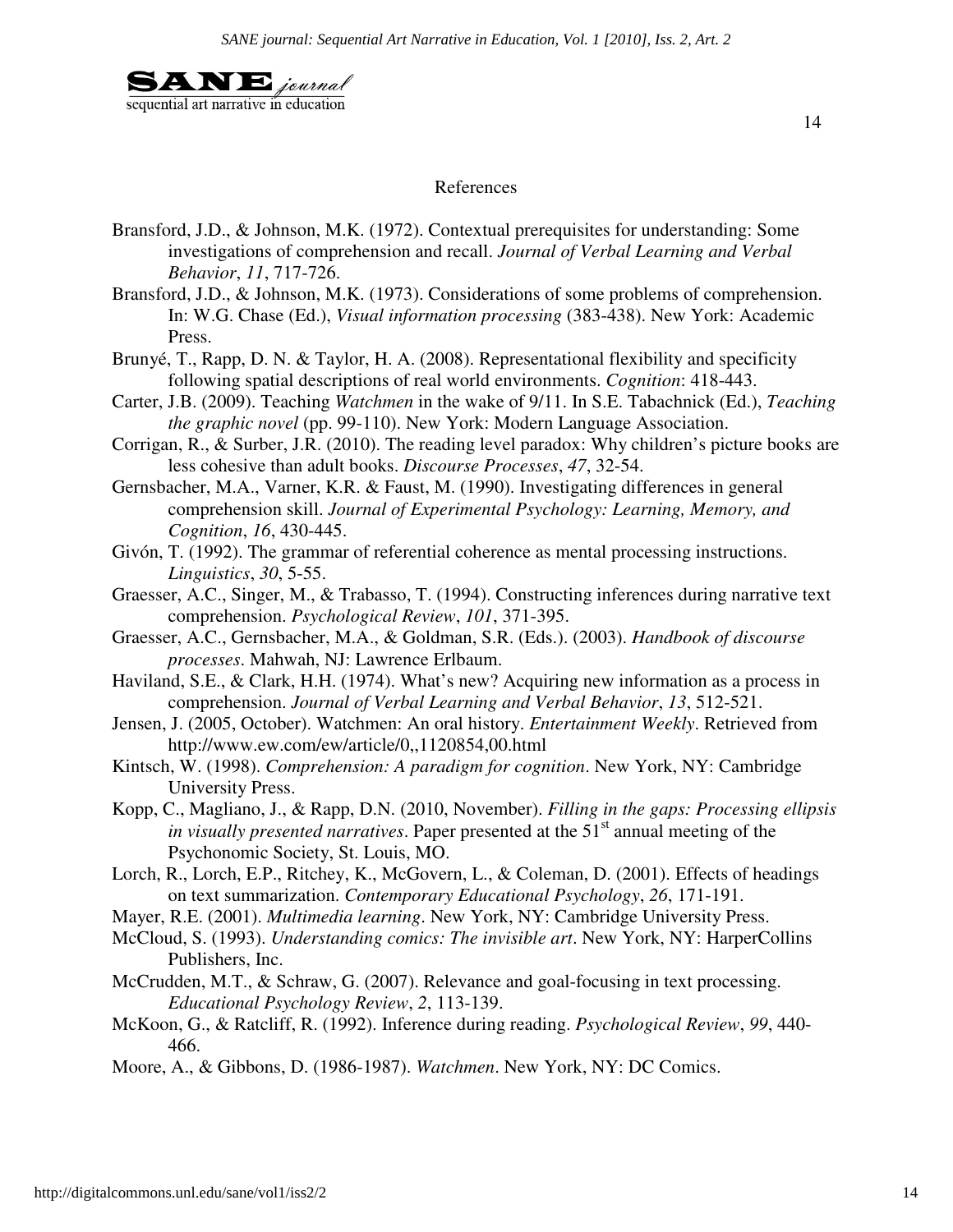

- O'Brien, E.J., Rizzella, M.L., Albrecht, J.E., & Halleran, J.G. (1998). Updating a situation model: A memory-based text processing view. *Journal of Experimental Psychology: Learning, Memory, and Cognition*, *24*, 1200-1210.
- Peshkam, A., Mensink, M.C., Putnam, A.L. & Rapp, D.N. (2011). Warning readers to avoid irrelevant information: When being vague might be valuable. *Contemporary Educational Psychology*, *36*, 219-231.
- Schank, R., & Ableson, R. (1977) *Scripts, goals, and understanding*. Hillsdale, NJ: LEA.
- Sharkey, N.E., & Mitchell, D.C. (1985). Word recognition in a functional context: The use of scripts in reading. *Journal of Memory and Language*, *24*, 253-270.
- Zwaan, R.A., & Radvansky, G.A. (1998). Situation models in language comprehension and memory. *Psychological Bulletin*, *123*, 162-185.
- Zwaan, R.A., & Rapp, D.N. (2006). Discourse comprehension. In M.J. Traxler & Gernsbacher, M.A. (Eds.), *Handbook of psycholinguistics* (2nd ed.) (725-764) London: Academic Press.